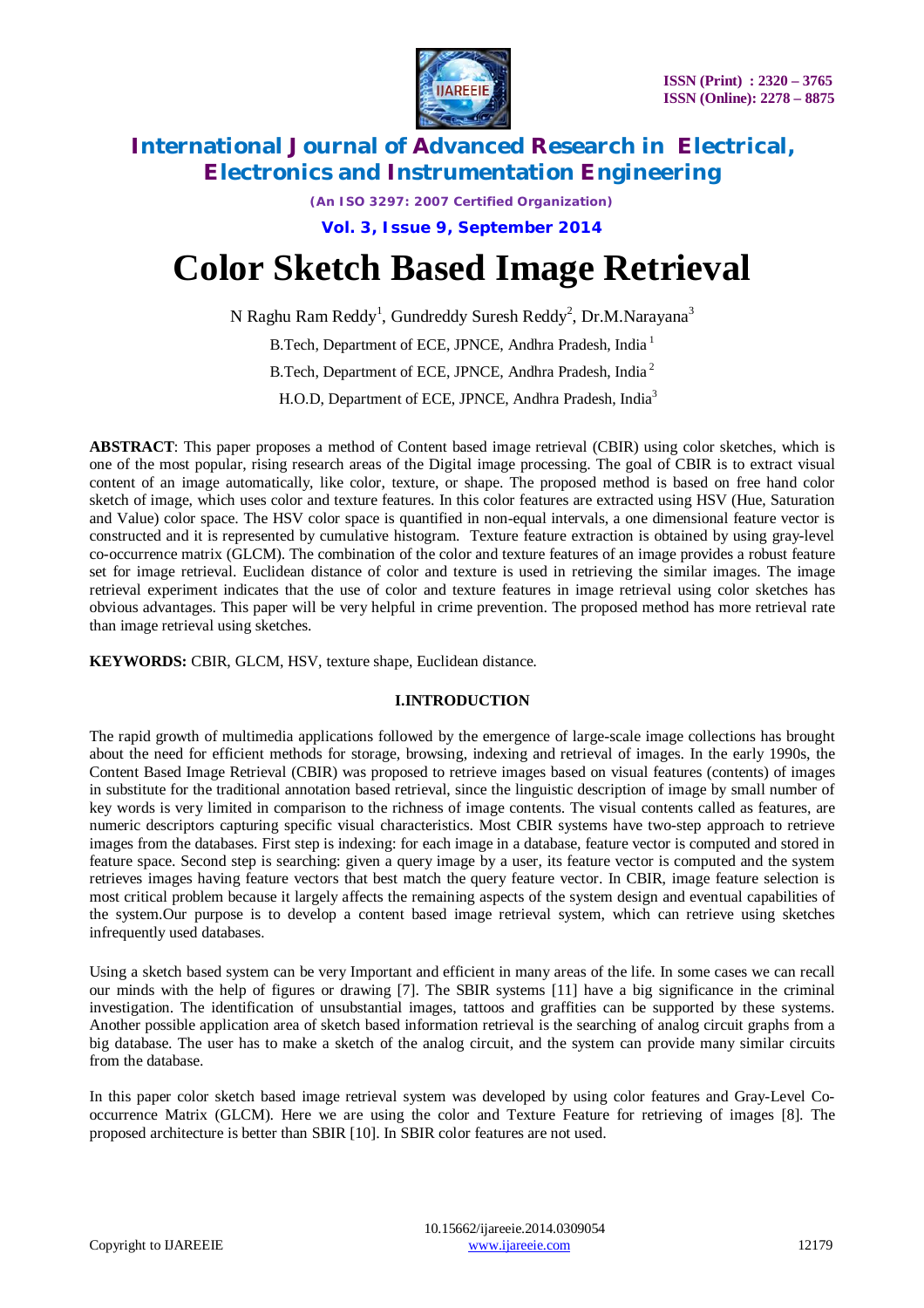

*(An ISO 3297: 2007 Certified Organization)*

#### **Vol. 3, Issue 9, September 2014**

#### **II. FEATURE EXTRACTION OF HSV COLOR**

HSV defines a type of color space. The HSV color space has three components: hue, saturation and value. It is used to select various different colors needed for a particular picture. It gives the color according to human perception. In HSV, hue represents color. In this model, hue is an angle from 0 degrees to 360 degrees.

| Table-1: Hue color ranges |         |  |  |  |
|---------------------------|---------|--|--|--|
| Angle                     | Color   |  |  |  |
| $0 - 60$                  | Red     |  |  |  |
| 60-120                    | Yellow  |  |  |  |
| 120-180                   | Green   |  |  |  |
| 180-240                   | Cyan    |  |  |  |
| 240-300                   | Blue    |  |  |  |
| 300-360                   | Magenta |  |  |  |

Saturation indicates the range of grey in the color space. Its value is calculated from 0 to 1. When the value is '0,' the color is grey and when the value is '1,' the color is a primary color. A faded color is due to a lower saturation level, which means the color contains more grey.Value is the brightness of the color and varies with color saturation. Its value is calculated from 0 to 1. When the value is '0′ the color space will be totally black. With the increase in the value, the color space brightness up and shows various colors.

#### A. Non-interval quantization

Because of a large range of each component, if characteristics are directly calculated for retrieval, then computation will be very difficult to ensure rapid retrieval. It is essential to quantify HSV space component to reduce computations and improve its efficiency. At the same time, because the human eye can distinguish only limited colors, there is no need to calculate all segments. H,S,V components are quantized with unequal intervals according to the human color perception.

Based on the color model of substantial analysis, we divide color into eight parts. Saturation and intensity are divided into three parts separately in accordance with the human eyes to distinguish. In accordance with the different colors and subjective color perception quantification, quantified hue (H), saturation(S) and value (V) are showed as figure (1).In accordance with the quantization level above, the H,S,V three-dimensional feature vector for different values of with different weight to form one-dimensional feature vector named G[7].

 $G = OsOvH + OvS + V$  (1)

Where *QS* is quantified series of S, *QV* is quantified series of V. Here we set  $Q_s = Q_v = 3$ , then

 $G = 9H + 3S + V$  (2)

|      | 0 if $h \in [316, 20]$<br>$1$ if $h \in [21, 40]$<br>$2$ if $h \in [41, 75]$ | $S=$  | $\begin{array}{c} 0 \text{ if } s \in [0,0.2) \\ 1 \text{ if } s \in [0.2,0.7) \\ 2 \text{ if } s \in [0.7,1) \end{array}$          |
|------|------------------------------------------------------------------------------|-------|-------------------------------------------------------------------------------------------------------------------------------------|
| $H=$ | 3 if h $\epsilon$ [76,155]<br>4 if h $\epsilon$ [156,190]                    |       |                                                                                                                                     |
|      |                                                                              |       |                                                                                                                                     |
|      | 5 if h ∈ [191,270]                                                           |       |                                                                                                                                     |
|      | 6 if $h \in [271, 295]$                                                      | $V =$ |                                                                                                                                     |
|      | 7 if h ∈ [296,315]                                                           |       | $\begin{array}{c} 0 \text{ if } v \notin [0,0.2) \\ 1 \text{ if } v \notin [0.2,0.7) \\ 2 \text{ if } v \notin [0.7,1) \end{array}$ |
|      |                                                                              |       |                                                                                                                                     |

 10.15662/ijareeie.2014.0309054 Copyright to IJAREEIE www.ijareeie.com 12180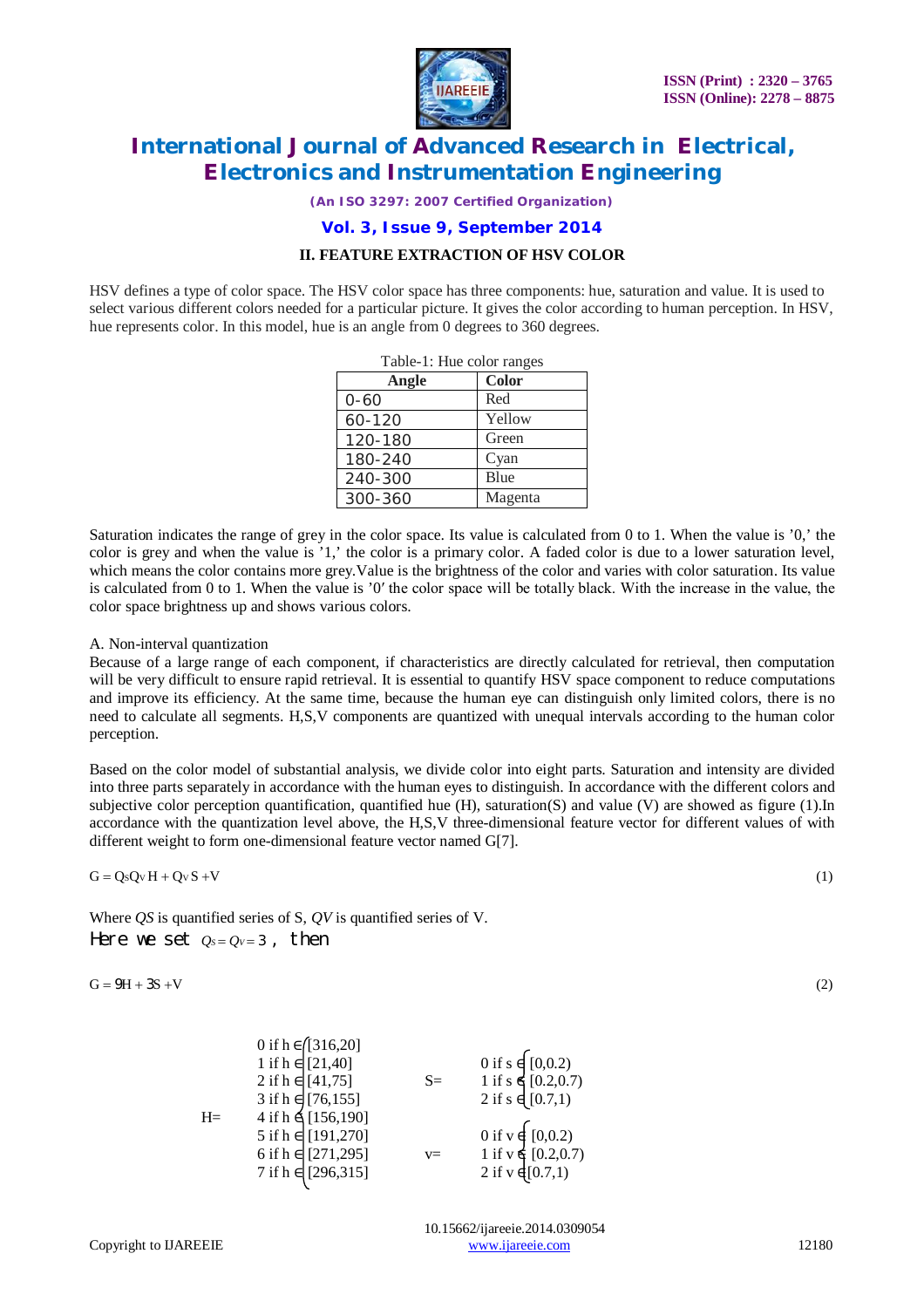

*(An ISO 3297: 2007 Certified Organization)*

### **Vol. 3, Issue 9, September 2014**

In this way, three-component vector of HSV form one-dimensional vector, which quantize the whole color space for the 72 kinds of main colors. So we can handle 72 bins of one-dimensional histogram. This quantification can be effective in reducing the images by the effects of light intensity, but also reducing the computational time and complexity.

#### **B. Characteristics of color cumulative histogram**

Color histogram is derived by first quantize colors in the image into a number of bins in a specific color space, and counting the number of image pixels in each bin. One of the weaknesses of color histogram is that when the characteristics of images should not take over all the values, the statistical histogram will appear in a number of zero values. The emergence of these zero values would make similarity measure does not accurately reflect the color difference between images and statistical histogram method to quantify more sensitive parameters. Therefore, this paper represents the one-dimensional vector G by constructing a cumulative histogram of the color characteristics of image after using non-interval HSV quantization for G.

#### **III. TEXTURE FEATURE EXTRACTION BASED ON GLCM**

GLCM creates a matrix with the directions and distances between pixels and then extracts meaningful statistics from the matrix as texture features [12] . The main advantage of GLCM is its Rotation invariance characteristic [10]. It means the glcm property values of rotation form of an image are equal to its original image.GLCM texture features commonly used are shown in the following:

GLCM is composed of the probability value, it is defined by  $P(\mathbf{i}, j/d, \theta)$  which expresses the probability of the couple pixels at  $\theta$  direction and *d* interval. When  $\theta$  and *d* is determined, *P* (*i*, *j*/ *d*,  $\theta$ ) is showed by *Pi*, *j*. Distinctly GLCM is a symmetry matrix; its level is determined by the image gray-level. Elements in the matrix are computed by the equation showed as follow:

$$
P(i,j/d, \theta) = \frac{P(i,j|d,\theta)}{\Sigma \Sigma P(i,j|d,\theta)}
$$
(3)

GLCM expresses the texture feature according the correlation of the couple pixels gray-level at different positions [14]. It quantificationally describes the texture feature. In this paper, texture feature include four properties energy, contrast, entropy, homogeneity.

Energy 
$$
E = \sum \sum p(x,y)^2 \tag{4}
$$

It is a gray-scale image texture measure of homogeneity changing, reflecting the distribution of image grayscale uniformity of weight and texture.

$$
Contrast I = \sum \sum (x-y)^{\wedge} 2p(x,y)
$$
\n(5)

Contrast is the main diagonal near the moment of inertia, which measure the value of the matrix is distributed and images of local changes in number, reflecting the image clarity and texture of shadow depth.Contrast is large means texture is deeper.

Entropy 
$$
S = \sum \sum p(x,y) \log p(x,y)
$$
 (6)

Entropy measures image texture randomness, when the space co-occurrence matrix for all values is equal, it achieved the minimum value; on the other hand, if the value of co-occurrence matrix is very uneven, its value is greater. Therefore, the maximum entropy implied by the image gray distribution is random.

Homogeneity  $\Sigma\Sigma$  1 p(x,y)  $1+(x-y)^{2}$  $(7)$ 

It measures local changes in image texture number. Its value in large is illustrated that image texture between the different regions of the lack of change and partial very evenly. Here  $p(x, y)$  is the gray-level value at the coordinate  $(x, y)$ *y*).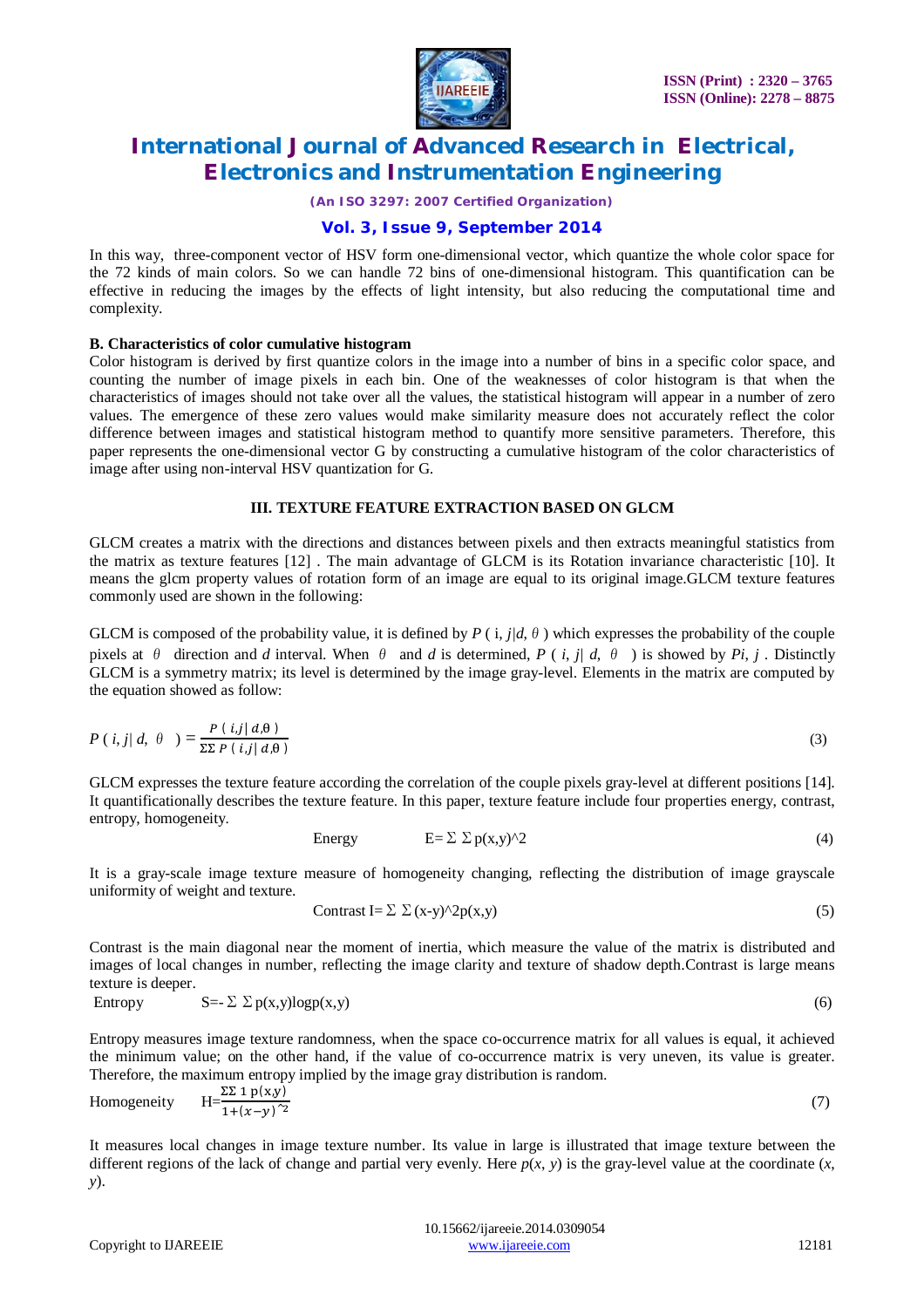

*(An ISO 3297: 2007 Certified Organization)*

#### **Vol. 3, Issue 9, September 2014**

#### **IV. EXPERIMENT AND ANALYSIS**

In this paper, experimental data set contains 1000 Images from Wang database of images, divided into 10 Categories, each category has 100 images. Experimental images covers a wealthy of content, including Africa, beaches, moments, buses, food, dinosaurs, elephants, flowers, horses and mountains. We areusing rotated images of original images for the test purpose since GLCM is rotation invariant method which wasused for feature extraction. These images arestored in JPEG format.



Fig 1: Proposed Block diagram of CSBIR

Here is the main objective of our program. As it is the color sketch based image retrieval system(CSBIR), we are using color sketch image as query. In this paper the query sketch was taken by converting original image into color sketch image. All the necessary sketch images were taken by converting their original images into color sketch form. For conversion photo to sketch converter software was used. These sketch images are given as query in the program while execution process.



Fig:2 original image, sketch image and color sketch image

The texture feature and color features are extracted for the sketch image. The color sketch image feature values are compared with the feature database. The similarity between color, texture values of the color sketch image anddatabase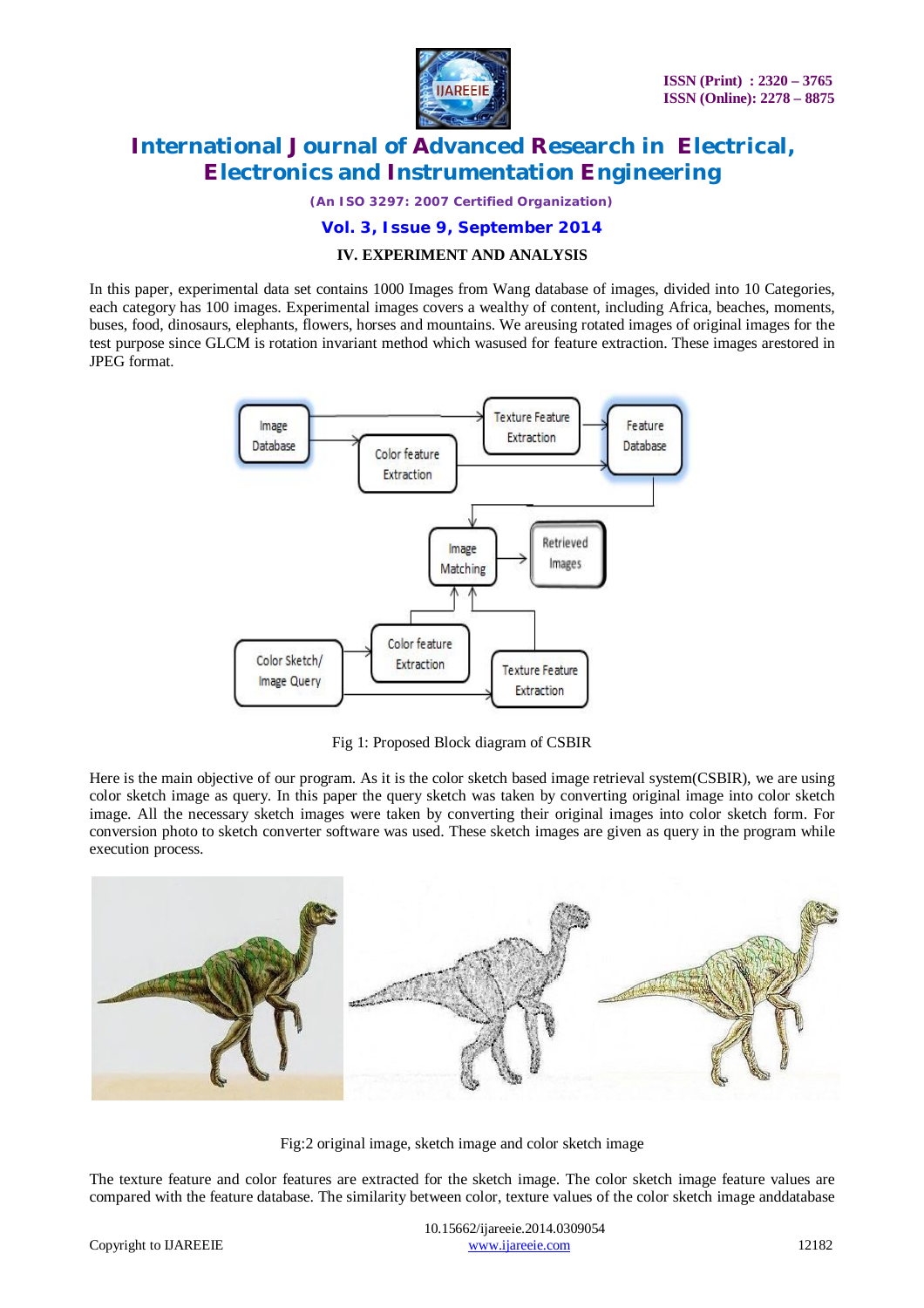

*(An ISO 3297: 2007 Certified Organization)*

### **Vol. 3, Issue 9, September 2014**

can be done by using distance metric. This comparison will be done at matching algorithm. The matching algorithm provides distance metric. Here we are using the Euclidean Distance metric for similarity measurement [4]. It is given by the following equation:

#### **F. Computing the Similarity**

Find the distances between feature vector of query image and the feature vectors of target images using normalized Euclidean distance. The similarity between query and target image is measured from two types of characteristic features which includes color and texture features to formulate the graph. So during the Euclidean similarity measure, when necessary the appropriate weights to combine them are also considered. Therefore, in carrying out Euclidean similarity measure we should consider necessary appropriate weights to combine them. We construct the Euclidean calculation model as follows:

#### $D(A, B) = \omega 1 D (FCA, FCB) + \omega 2 D (FTA, FTB)$  (9)

Here ω1 is the weight of color features, ω2 is the weight of texture features, *FCA* and *FCB* represents the normalized 72- dimensional color features for image A and B. For a method based on GLCM, *FTA* and *FTB* on behalf of 4 dimensional normalized texture features correspond to image A and B.Here, we combine color features and texture features. The value of  $\omega$  through experiments shows that at the time  $\omega$ 1= $\omega$ 2=0.5 has better retrieval performance.



**V. RESULTS AND DISCUSSIONS**

Fig 3: Shows Top 20 retrieved images of SBIR and CSBIR based on rose image as query image

|   | <b>EXTREMELTER</b>                |                                                                                                                       |                            |                |           |                                |             |
|---|-----------------------------------|-----------------------------------------------------------------------------------------------------------------------|----------------------------|----------------|-----------|--------------------------------|-------------|
| 僧 | 第 前 《 》                           |                                                                                                                       | $\{ \mathbf{M} \}$         | <b>Address</b> | <b>AV</b> |                                |             |
|   | <b>SHE SOL REAL AND REAL</b>      |                                                                                                                       |                            |                |           | <b>THE SOL EARLY THE STATE</b> |             |
|   | <b>THE REAL PROPERTY AND REAL</b> |                                                                                                                       | $\mathbb{H}^{\mathcal{A}}$ |                |           | <b>A</b> A ce E                |             |
| A |                                   | <b>The Contract of the Contract of the Contract of the Contract of the Contract of the Contract of the Contract o</b> | <b>相</b> 。                 | H              |           | مناك عنفا                      | <u>न पु</u> |

Fig 4: Shows Top 20 retrieved images of SBIR and CSBIR based on bus image as query image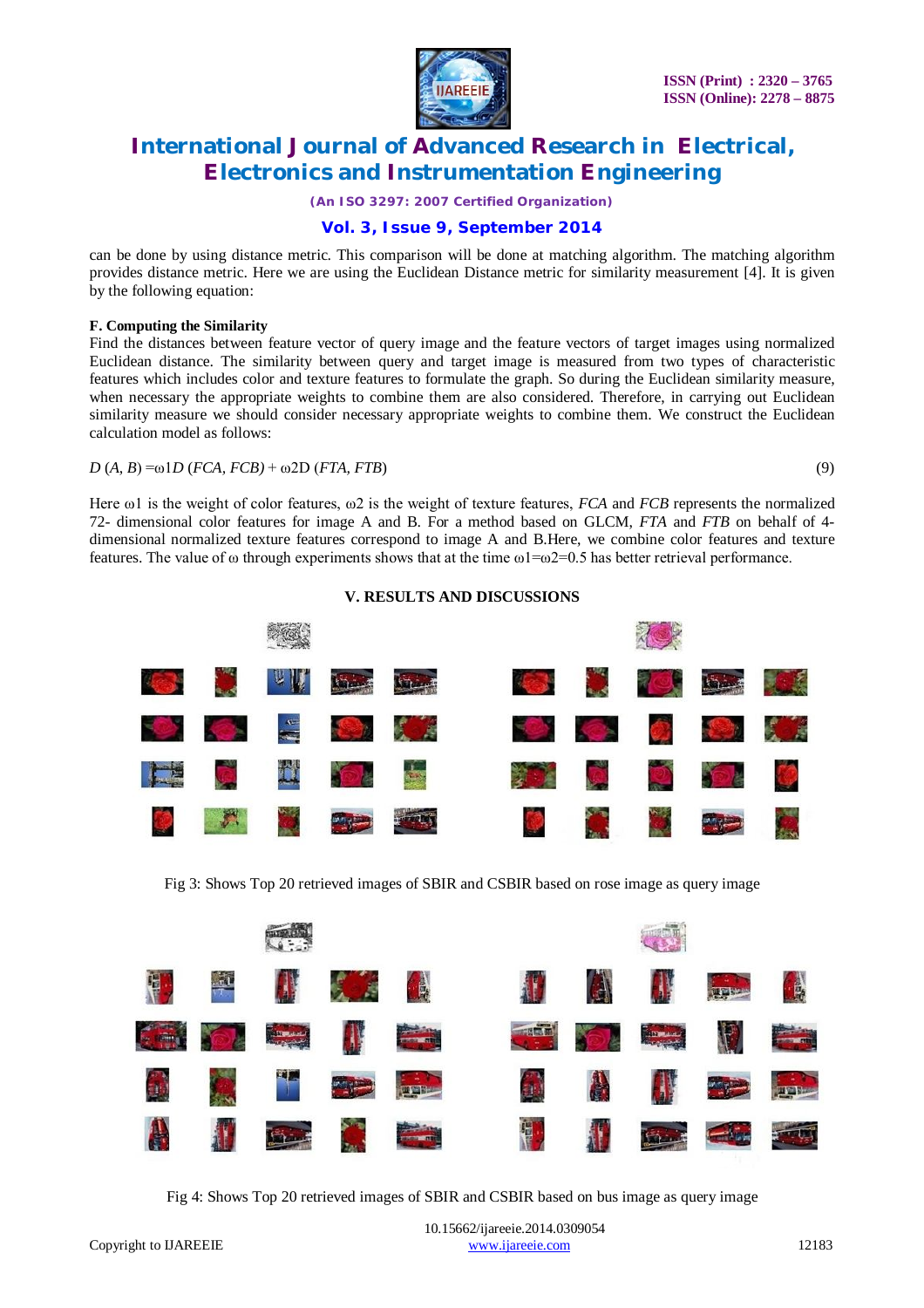

*(An ISO 3297: 2007 Certified Organization)* **Vol. 3, Issue 9, September 2014**



Fig 5: Shows Top 20 retrieved images of SBIR and CSBIR based on building image as query image

The first test was conducted by using sketch image as query from database, the system was tested for top 20 retrieved images using Sketch Based Image Retrieval.In SBIR only GLCM features are used. The results of SBIR are shown in the figure 3, 5, 7. The retrieval rate is low for SBIR systems. The second test was conducted by using color sketch image as query from the database are shown in figure 4, 6, 8. In the second test both the color features and texture features are combined. Table 1 shows the image retrieval result. In this table, recall and precision are computed. The proposed architecture gives better performance than SBIR.

| Retrieval mode         | Recall $(\% )$ | Precision $(\% )$ |
|------------------------|----------------|-------------------|
| <b>SBIR</b> (sketch    | 24.1           | 37.2              |
| Image<br><b>Based</b>  |                |                   |
| <b>Retrieval</b> )     |                |                   |
| <b>CSBIR(Color</b>     | 29.5           | 44.5              |
| <b>Based</b><br>Sketch |                |                   |
| Image                  |                |                   |
| <b>Retrieval</b> )     |                |                   |

#### **Table.2: Average Recall and precision rate**

#### **VI.CONCLUSION**

In this paper, we have proposed system architecture for CSBIR based on HSV color space and texture characteristics of the image retrieval. In spite of the traditional text based image retrieval, color sketch based image retrieval is developed which gives best results. Through the quantification of HSV color space, we combine color features and Texture features using Euclidean distance classifier. Image retrievalexperiment, indicates that the use of color features and texture characteristics of the image retrieval method issuperior to sketch based image retrieval. In this work, it is observed that the proposed method achieved high retrieval rate using the color sketches of the images. This paper will be very useful in crime prevention. The proposed CSBIR has more retrieval rate than SBIR.

The future work will focus on improved retrieval performance of color and shape dominant images by exploring additional image features. Further, a research is in progress to improve the method aiming to increase the retrieval rate.